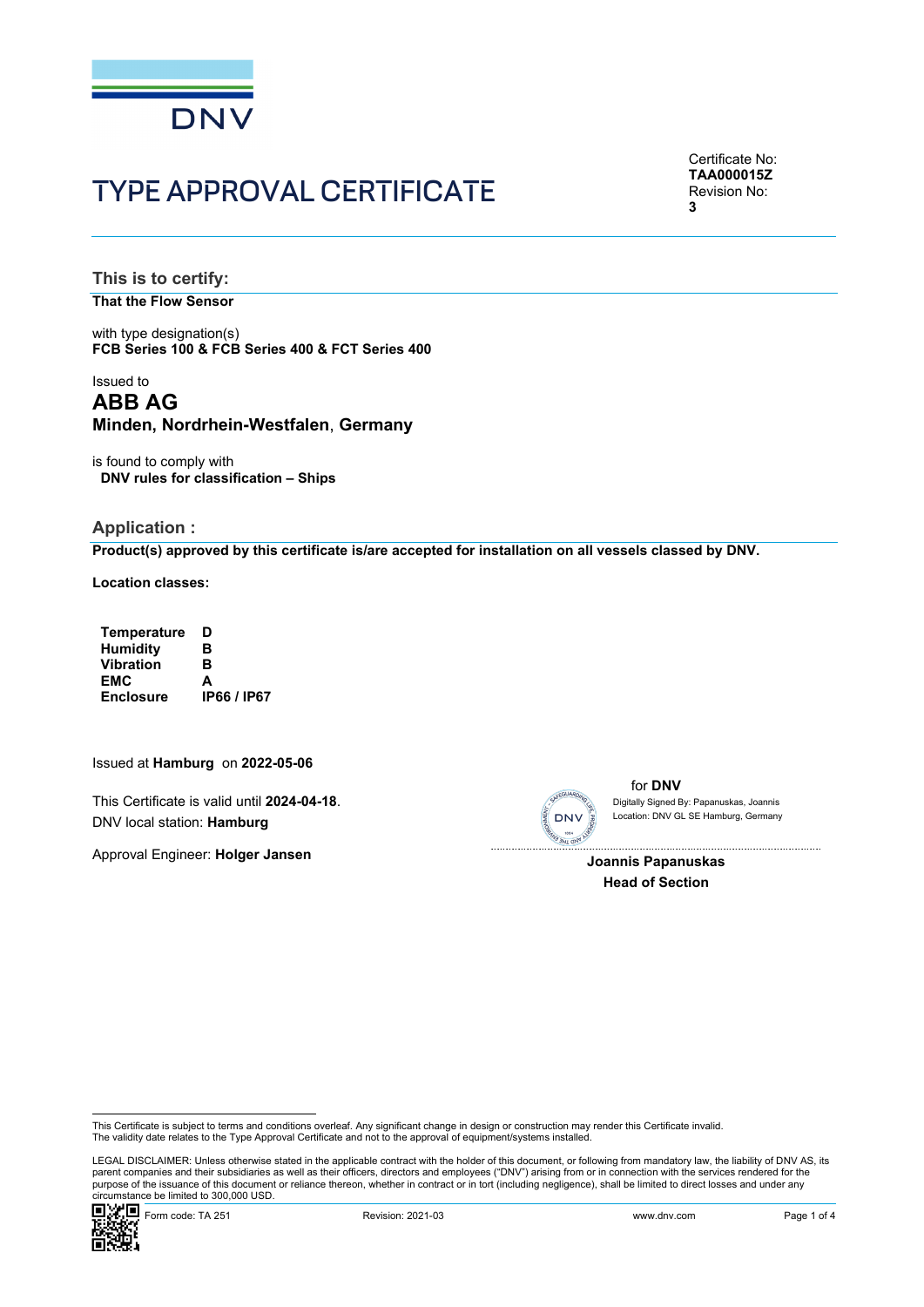Certificate No: Revision No: **3** 

Job Id: **262.1-025130-4** 



## **Product description**

**CoriolisMaster FCB1 mass flowmeter**

Model Number (coding): FCabcdefghijklm.u.v.w

- a = B (CoriolisMaster)
- $b = 1$  (Series 100)
- $c = 30, 50, 70, 80$  (Tier)
- d = Y0, A2, A1, F2, F1 S1, S2 (explosion protection certification)
- e = Y0 (Connection design & material)
- f = Meter size/Connection size; 5-digit alpha-numeric code
- g = D2, D4, D5, D6, D7, E1, S5, S6, S7, A1, A3, A6, A7, A8, A9, J1, J2, J3, J5, P1 (Process Connection Type)
- $\overline{h}$  = A1, A2, H1, H2, C1, C2, T1 or L1 (material of wetted parts)
- $i$  = Flow calibration; single digit alpha numeric code
- j = Density Calibration; single digit numeric code
- k = B1, B2, B3, B4, Y0 (Connection Design / transmitter housing type / transmitter housing material/ cable entries)
- $I = M2$  (Outputs)

 $m = C$  (Power supply)

After the dot of the Model Number the coding may be in any order and more or less;

- $u = TA9$  (Ambient temperature range)
- v = CL1 (DNVGL-Approval)
- $w = TE3$  (Tower extension)
- 

**CoriolisMaster FCB4 mass flowmeter** Model Number(coding): FCabcdefghijklm.u.v.w.x.y.z

- $\bullet$  a = B (CoriolisMaster)
	- $\bullet$  b = 4 (Series 400)
	- $c = 30, 50, 70, 80$  (Tier)
	- $d = Y0$ , A2, A1, F2, F1, S1, S2 (explosion protection certification)
	- e = Y0, U1, U2 (Connection design & material)
	- f = Meter size/Connection size; 5-digit alpha-numeric code
	- g = D2, D4, D5, D6, D7, E1, S5, S6, S7, A1, A3, A6, A7, A8, A9, J1, J2, J3, J5, P1 (Process Connection Type)
	- h = A1, A2, H1, H2, C1, C2, T1 or L1 (Material of wetted parts)
	- $i$  = Flow calibration; single digit alpha numeric code
	- $i =$  Density Calibration; single digit numeric code
	- k = B1, B2, B3, B4, D1, D2, D5, D6, Y0 (Connection Design / transmitter housing type / transmitter housing material/ cable entries)
	- l = D1, M1, G0, G1, G2, G3, G4, Y0 (Outputs)
	- $m = A$ , C, Y (power supply)
- After the dot of the Model Number the coding may be in any order and more or less;
	- u = TA9 (Ambient temperature range)
	- v = CL1 (DNVGL-Approval)
	- $w = TE3$  (Tower extension) only for  $k = B1$ , B2, B3, B4
	- $x = DRN$ , DRG, DRA, DRM, DRD, DRT(Additional output 1, optional)
	- y = DSN, DSG, DSA (Additional output 2, optional)
	- $z = L2$  (Integrated digital display, optional)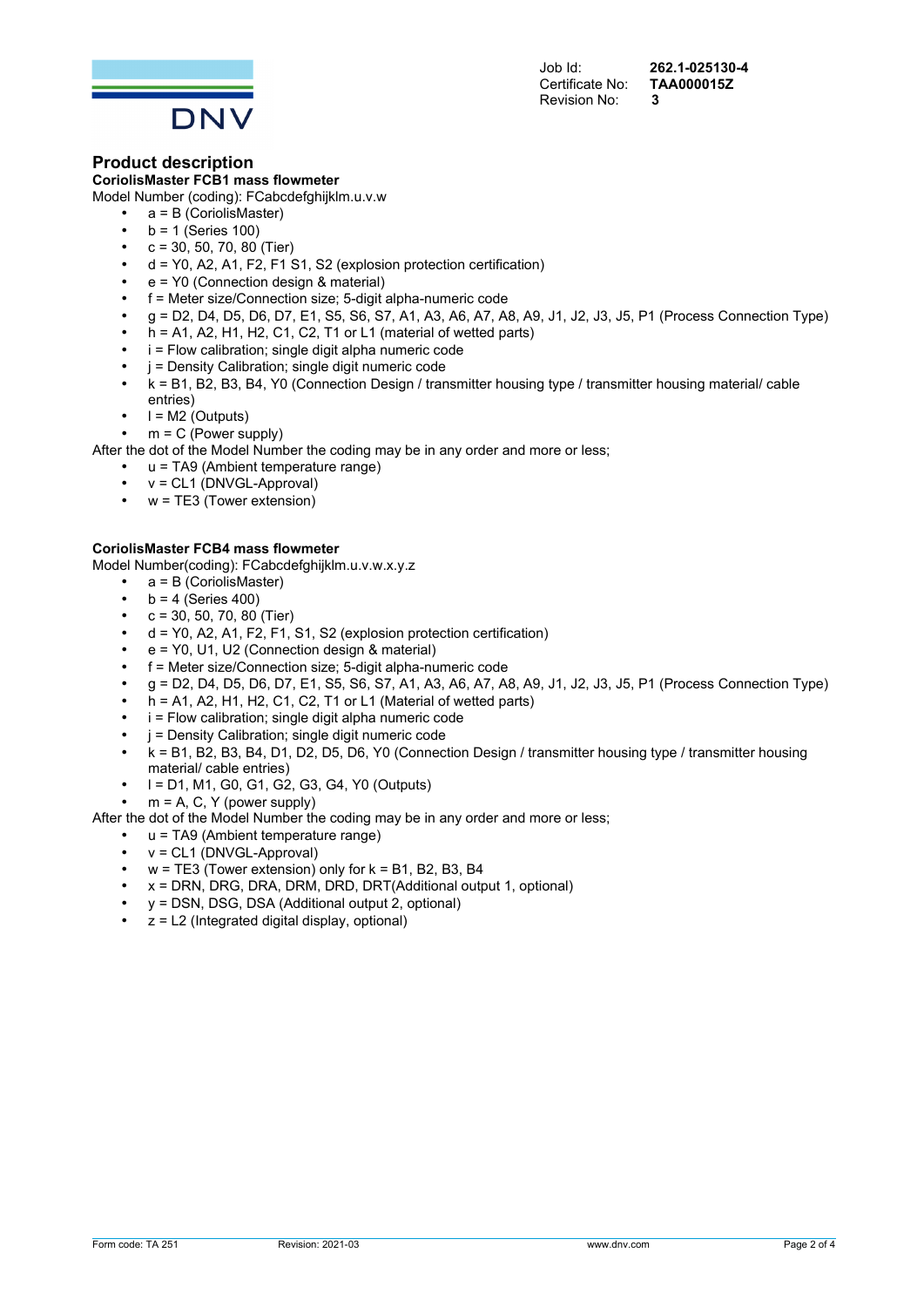

Job Id: **262.1-025130-4** 

## **CoriolisMaster FCT4 Transmitter**

Model Number(coding): FCabcdefg.u.v.x.y.z

- $a = T$  (Transmitter)
- $b = 4$  (Series 400)
- $c = 30, 50, 70, 80$  (tier)
- $d = Y0$ , A2, F2 (explosion protection certification)
- e = W1, W2 (Transmitter housing type / transmitter housing material/ cable entries)
- $f = D1$ , M1, G0, G1, G2, G3, G4, Z9 (Outputs)

 $g = A$ , C (power supply)

After the dot of the Model Number the coding may be in any order and more or less;

- u = TA9 (Ambient temperature range)
- v = CL1 (DNVGL-Approval)
- $x = DRN$ , DRG, DRA, DRT, DRM, DRD (Additional output 1, optional)
- y = DSN, DSG, DSA (Additional output 2, optional)
- $z = L2$  (Integrated digital display, optional)

## **Application/Limitation**

Ex-certification is not covered by this certificate. Application in hazardous area to be approved in each case according to the Rules and Ex-Certification/ Special Condition for Safe Use listed in valid Ex-certificate issued by a notified/recognized Certification Body

This Type Approval covers hardware listed under Product description.

For installation on ships classed by DNV, documentation for the actual application is to be submitted for approval by the manufacturer of the application system in each case.

Reference is made to DNV Rules for Ships Pt.4 Ch.9 Control and Monitoring Systems.

#### **Production testing**

Welding's shall be carried out by qualified welders using approved welding procedure specifications (WPS) and type approved welding consumables. Ref. to Pt.4, Ch.6, Sec. 10.

Material certificates for pressurized part such as pre-material, flanges, pipes and fittings according to Table 3 of Pt.4, Ch.6 – Section 2 - Piping Systems are to be provided.

For application in piping systems of pipe class I and II the following additional requirements are to be observed: • Each mass flowmeter is to be hydraulically pressure tested up to 1,5 times the maximum design

- pressure in the presence of a DNV surveyor. Appropriate product certificate (PC) is to be issued.
- Welding requires approval based on a welding procedure qualification test (WPQT)

## **Type Approval documentation**

Test Reports: U170204E1; U170204E2; E170204E1; 4787065711\_IEC 60529, Inspection Certificate; RS No. 2020132, 2020-11-26; RS No. 2020133, 2020-12-08; RS No. 2020134, 2020-12-08 Serial-No.: 243967975/X001, dated 07-02-2017; TR\_IIGE0818\_T3; TR\_IIGE0819\_T4 Model Number (coding): FCB1+4\_MARINE\_IIG-AD-0013\_2019-11-28\_Modelnummernschlüssel\_03\_GE; Drawings: Overview FCB1+4\_DNVGL\_IIG-AD-0014\_2017-03-14\_CD-overview\_E; Data Sheets: DS/FCB400/FCH400-EN Rev.K, DS\_FCB400\_FCH400\_J01; DS\_FCB100\_FCH100\_EN\_G02; Interface Documents: COM\_FCB400\_FCH400\_MB\_DE\_A01\_Modbus\_Protokoll; COM\_FCB400\_FCH400\_PB\_DE\_A01\_PROFIBUS\_DP\_Protokoll Operating Instructions: OI-FCB400-FCH400-EN-G; CI-FCB400-FCH400-EN-E; OI-FCB100-FCH100-EN-D; CI-FCB100- FCH100-EN-C01;